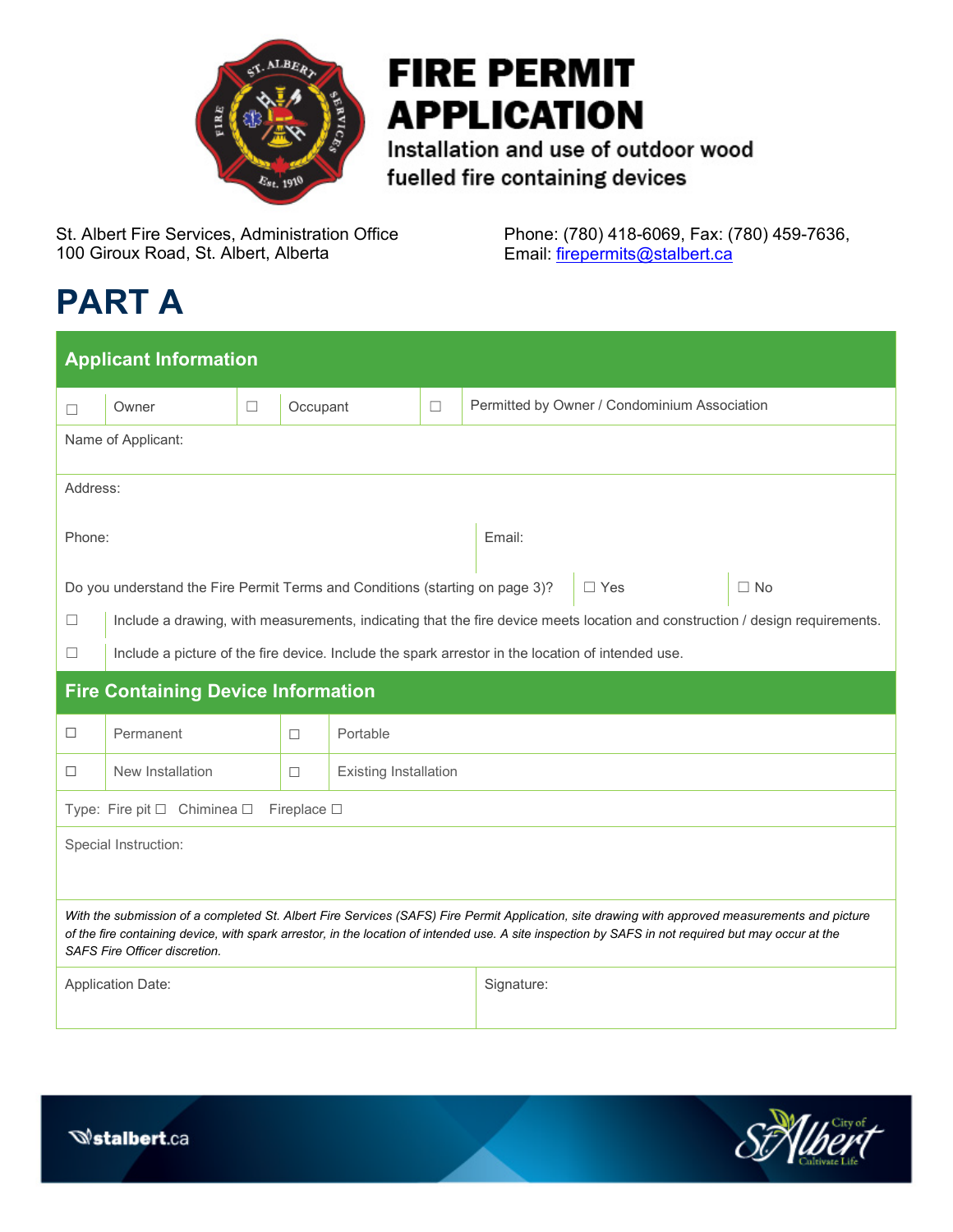# **PART B**

### **Fire Permit Approval**

#### **Installation and Use of Fire-Containing Device**

The City of St. Albert hereby approves the above-described fire-containing device for the use at the above noted location subject to the terms and conditions set out in the REQUIREMENTS FOR THE INSTALLATION AND USE OF FIRE CONTAINING DEVICES IN THE CITY OF ST. ALBERT ("Terms & Conditions").

The Owner/Occupant hereby acknowledges receipt of the Terms & Conditions and agrees to abide with such Terms & Conditions as a condition of use of the fire-containing device:

| SAFS Fire Officer Name: | <b>SAFS Fire Officer Signature:</b> | วate: |
|-------------------------|-------------------------------------|-------|
|                         |                                     |       |

## **PART C**

### **Notice of Non-compliance**

You are hereby notified that the above noted device does not comply with the requirements for fire-containing devices Terms & Conditions. Prior to using this device, you must correct all non-compliance aspects and have the device re-inspected to ensure that the fire containing device meets all Terms & Conditions.

USE OF THE DEVICE IS PROHIBITED UNTIL ALL NON-COMPLIANCE ISSUES LISTED BELOW HAVE BEEN CORRECTED AND A PERMIT APPROVAL HAS BEEN ISSUED.

Notes:

| SAFS Fire Officer Name: |  |
|-------------------------|--|
|-------------------------|--|

SAFS Fire Officer Signature: <br> Date:

#### **For Re-inspection Call 780-418-6069**

 $\mathfrak{p}$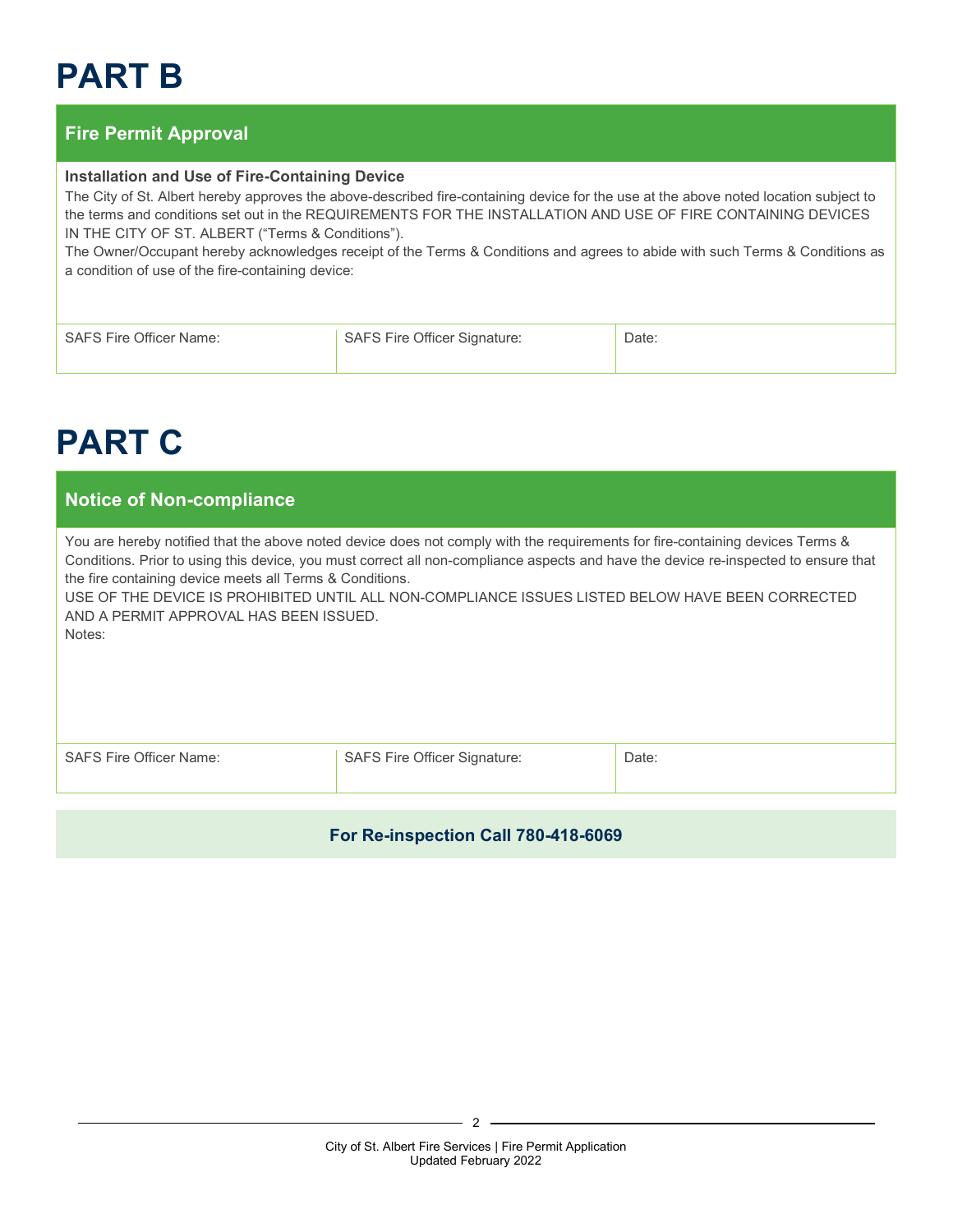## **TERMS & CONDITIONS:**

#### **REQUIREMENTS FOR THE INSTALLATION AND USE OF FIRE CONTAINING DEVICES IN THE CITY OF ST. ALBERT**

Open fires or campfires, including fire containing devices, on public or private property within the City of St. Albert are **not allowed** except and unless **approved by the st. albert fire chief or designate**. Prior to being approved an outdoor wood fuelled fire containing device such as a **fire pit**, **chiminea** or **fireplace must satisfy the following conditions**:

#### **LOCATION:**

#### A. **Public Property**

1. No fire is allowed on public property except in a pit or container that has been approved by the Fire Department for such use.

#### **B. Private Residential Yards**

Fire containing devices can only be approved for fires if they are situated:

- 1. In the back yard only. Front and side yard installation and use are not permitted.
- 2. No less than 3 metres (10 feet) from all property lines.
- 3. No less than 3 metres (10 feet) from any structure (including but not limited to: fences, decks, garages, sheds, houses or any other permanently installed or hard to move structures such as benches, play stations, etc.).
- 4. No less than 3 metres (10 feet) from any vegetation such as trees or shrubbery.

*Note: Distance requirements apply in horizontal and vertical directions.*

#### **SEATING:**

All seating around fire containing devices must be easily movable and constructed of material that do not readily catch fire or burn.

### **CONSTRUCTION / DESIGN**

All fire-containing devices must be constructed and designed as follows:

- 1. The base must consist of gravel or concrete and be no less than 10 centimetres (4 inches) greater in size than the outside diameter or measurement of the fire-containing device.
- 2. The fire must be enclosed in a rock, concrete block, cured or fired ceramic/clay, or metal fire container (the "fire container") no greater than 90 centimetres (35 inches) inside diameter or measurement and no less than 40 centimetres (16 inches) in height.
- 3. All openings in the fire-containing device must be covered with a metal spark arrestor with an approximate hole size of 0.7 centimetres (1/4 inch).

### **USAGE**

Public or private containing devices may only be used for:

- 1. Cooking of food for human consumption.
- 2. Warmth.
- 3. Fire must be attended at all times by an adult who is competent to supervise it.
- 4. Material capable of extinguishing the fire must be located no farther than 2 metres (6.5 feet) from the firecontaining device. Acceptable extinguishing capability would consist of a container of water or sand of not less than 20 litres (5 gallons) or a garden hose connected to a reliable water outlet.
- 5. Only clean dry wood is to be used for fuel.